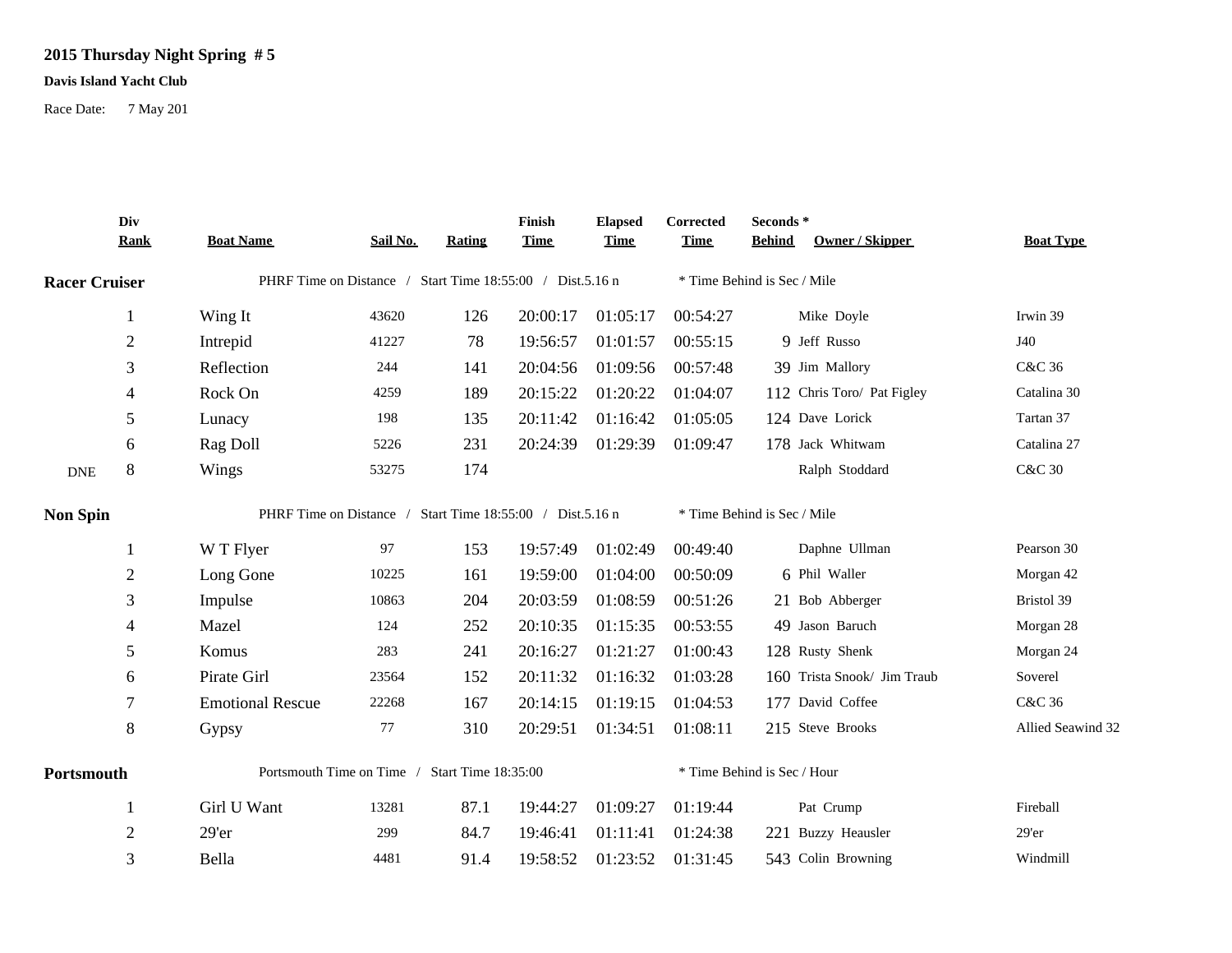|                      | 4              | Red Baron                                                 | 5000                                                      | 91.4 | 19:59:15 | 01:24:15 | 01:32:11 | 562 Craig Carlson             | Windmill           |  |  |  |
|----------------------|----------------|-----------------------------------------------------------|-----------------------------------------------------------|------|----------|----------|----------|-------------------------------|--------------------|--|--|--|
|                      | 5              | K2                                                        | 2456                                                      | 90.4 | 19:59:15 | 01:24:15 | 01:33:12 | 608 Jeff Kensinger            | <b>Flying Scot</b> |  |  |  |
|                      | 6              | Laser                                                     | 173712                                                    | 92.3 | 20:02:00 | 01:27:00 | 01:34:15 | 655 Eric Robbins              | Laser              |  |  |  |
|                      |                |                                                           |                                                           |      |          |          |          |                               |                    |  |  |  |
| <b>Spin B</b>        |                | PHRF Time on Distance / Start Time 18:45:00 / Dist.6.05 n |                                                           |      |          |          |          | * Time Behind is Sec / Mile   |                    |  |  |  |
|                      | 1              | Tenacity                                                  | 241                                                       | 132  | 19:53:38 | 01:08:38 | 00:55:19 | Ken Hardy                     | Laser 28           |  |  |  |
|                      | $\overline{2}$ | Abracadabra                                               | 511                                                       | 156  | 19:57:45 | 01:12:45 | 00:57:01 | 17 Bob Van Horn/ Doug Roberts | Wavelength 24      |  |  |  |
|                      | 3              | Privateer                                                 | 282                                                       | 132  | 19:55:53 | 01:10:53 | 00:57:34 | 22 Chris Jones                | S <sub>2</sub> 9.1 |  |  |  |
|                      | 4              | Alliance                                                  | 734                                                       | 111  | 19:54:13 | 01:09:13 | 00:58:01 | 27 Bob Glaser/ Tom Berry      | Capri 30           |  |  |  |
|                      | 5              | Bay Wolf                                                  | 40177                                                     | 132  | 19:56:47 | 01:11:47 | 00:58:28 | 31 John Brennan               | S <sub>2</sub> 9.1 |  |  |  |
|                      | 6              | Whirligig                                                 | 82                                                        | 141  | 19:59:55 | 01:14:55 | 01:00:42 | 53 Charlie Cushing            | Ulitimate 20       |  |  |  |
|                      | $\tau$         | <b>Boat</b>                                               | 57                                                        | 156  | 20:01:48 | 01:16:48 | 01:01:04 | 57 Larry Willis               | Wavelengh 24       |  |  |  |
|                      | $\,8\,$        | Dr Bligh                                                  | $30\,$                                                    | 132  | 19:59:28 | 01:14:28 | 01:01:09 | 58 Mike Maher                 | S <sub>2</sub> 9.1 |  |  |  |
|                      | 9              | 88                                                        | $88\,$                                                    | 111  | 19:58:06 | 01:13:06 | 01:01:54 | 65 David Ciesla               | J70                |  |  |  |
|                      | 10             | Untouchable                                               | 11                                                        | 111  | 19:59:39 | 01:14:39 | 01:03:27 | 81 Allen Saunders             | Elliott 770        |  |  |  |
|                      | 11             | Forerunner                                                | 23656                                                     | 132  | 20:14:10 | 01:29:10 | 01:15:51 | 204 Tim Ruman/ Frank Selph    | <b>J30</b>         |  |  |  |
| RAF                  | 16             | <b>Bob Sled</b>                                           | 135                                                       | 99   | 19:45:41 |          |          | Bob Bilthouse                 | VX1                |  |  |  |
| ${\rm DNE}$          | 16             | Cat's Meow                                                | $\overline{2}$                                            | 150  |          |          |          | Jeff Sinicki                  | Jeanneau 11.2      |  |  |  |
| $\operatorname{AVE}$ |                | Junior                                                    | 41186                                                     | 123  |          |          |          | Frank Selph Jr                | J27                |  |  |  |
| $\operatorname{AVE}$ |                | Mal de Mer                                                | 747                                                       | 156  |          |          |          | Richard Karran                | Wavelength 24      |  |  |  |
| <b>Melges 24</b>     |                |                                                           | PHRF Time on Distance / Start Time 18:40:00 / Dist.6.05 n |      |          |          |          | * Time Behind is Sec / Mile   |                    |  |  |  |
|                      | -1             | Wicked Witch                                              | 719                                                       | 75   | 19:41:54 | 01:01:54 | 00:54:20 | Joe Blouin                    | Melges 24          |  |  |  |
|                      | $\sqrt{2}$     | Firewater                                                 | 687                                                       | 75   | 19:43:23 | 01:03:23 | 00:55:49 | 15 George Haynie              | Melges 24          |  |  |  |
| J24                  |                | PHRF Time on Distance / Start Time 18:40:00 / Dist.6.05 n |                                                           |      |          |          |          | * Time Behind is Sec / Mile   |                    |  |  |  |
|                      |                | Sabotage                                                  | 1858                                                      | 171  | 19:53:25 | 01:13:25 | 00:56:10 | Nate Vilardebo                | J24                |  |  |  |
|                      | $\sqrt{2}$     | Long Shot                                                 | 2917                                                      | 171  | 19:54:03 | 01:14:03 | 00:56:48 | 6 John Poulson                | J24                |  |  |  |
|                      | 3              | Kraken                                                    | 3203                                                      | 171  | 19:54:22 | 01:14:22 | 00:57:07 | 9 Jeffrey Siewert             | J24                |  |  |  |
|                      | $\overline{4}$ | Ragged Edge                                               | 154                                                       | 171  | 19:56:18 | 01:16:18 | 00:59:03 | 29 Dan Kresge                 | J24                |  |  |  |
| Spin A               |                |                                                           | PHRF Time on Distance / Start Time 18:50:00 / Dist.6.05 n |      |          |          |          | * Time Behind is Sec / Mile   |                    |  |  |  |